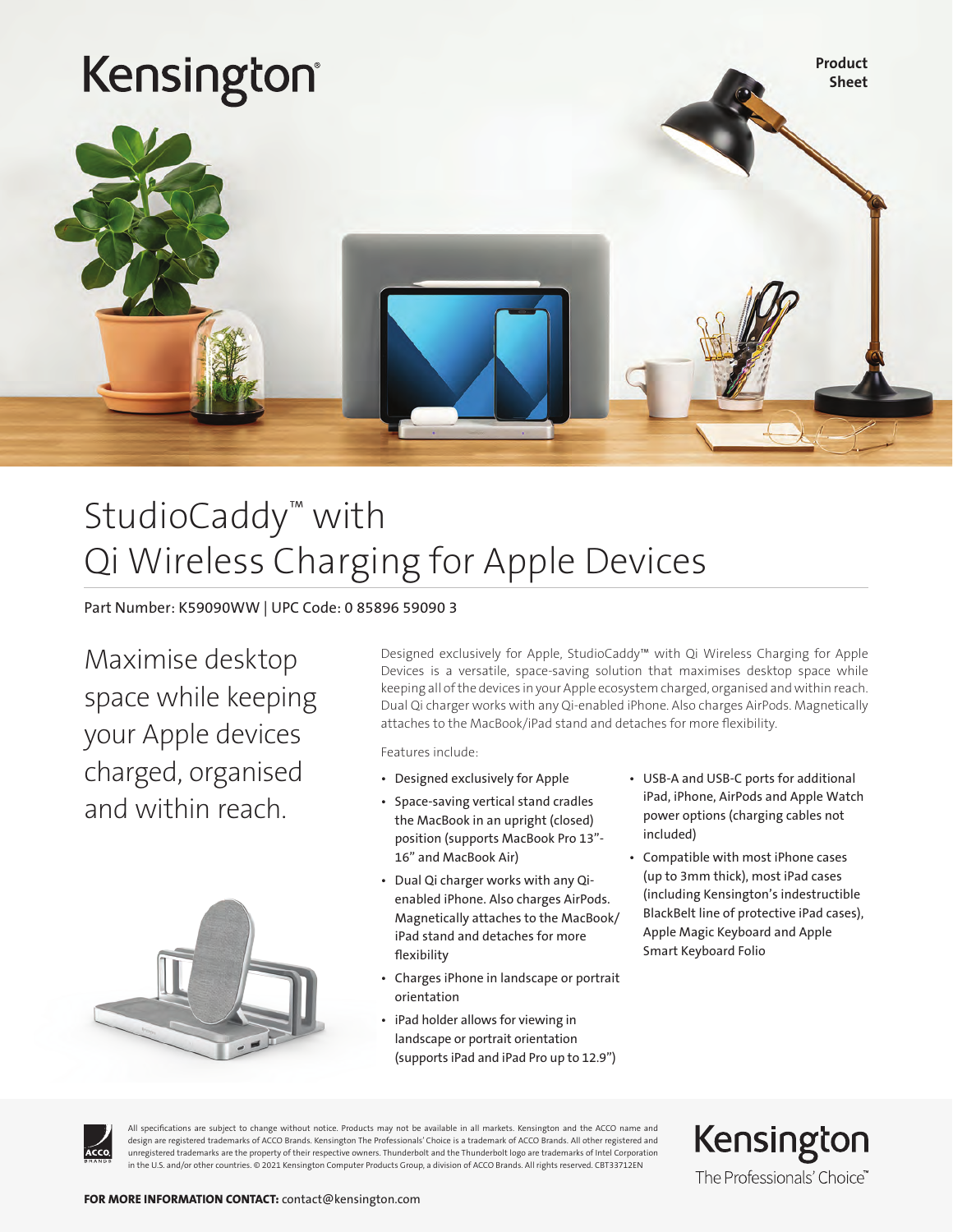## StudioCaddy™ with Qi Wireless Charging for Apple Devices

### Part Number: K59090WW | UPC Code: 0 85896 59090 3



Designed exclusively for Apple to support your entire Apple ecosystem, including MacBook Pro, MacBook Air, iPad and iPad Pro (up to 12.9"), iPhone, AirPods and Apple Watch (Charging cables not included).



Space-saving stand cradles the MacBook in a vertical (closed) position.



Dual Qi charger works with any Qi-enabled iPhone. Also charges AirPods. Magnetically attaches to the MacBook/iPad stand and detaches for more flexibility.



USB-A and USB-C ports for additional iPad, iPhone, AirPod and Apple Watch power options (charging cables not included).



iPad holder allows for viewing and storage of iPad or iPad Pro in landscape or portrait orientation.



Compatible with most cases for iPhone (up to 3mm thick) and iPad (including Kensington's virtually indestructible BlackBelt line of protective iPad cases), Apple Magic Keyboard and Apple Smart Keyboard Folio.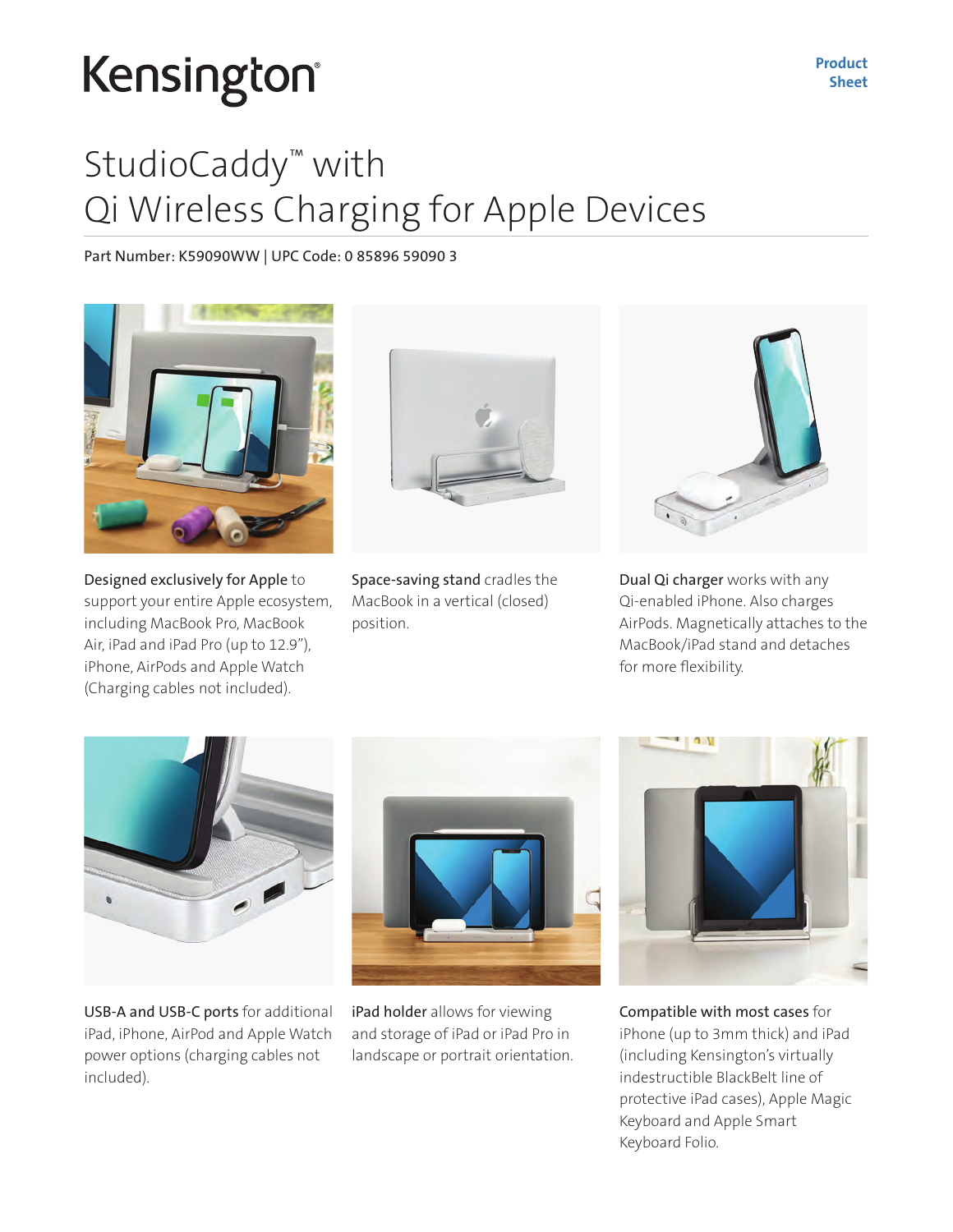## StudioCaddy™ with Qi Wireless Charging for Apple Devices

#### Part Number: K59090WW | UPC Code: 0 85896 59090 3

#### USB Interface

|                         | Type of Connector | 1 x USB-A; 1 x USB-C up to 20W (5V/3A or 9V/2.25A)<br>(Power supply only; data transfer not supported)                                                      |
|-------------------------|-------------------|-------------------------------------------------------------------------------------------------------------------------------------------------------------|
| Compatibility           |                   |                                                                                                                                                             |
|                         | Vertical Stand    | <b>MacBook Models</b><br>Macbook Air, MacbooK Pro 13" to 16"                                                                                                |
|                         |                   | iPads<br>iPads mini, iPads, iPad Pro 11" / 12.9"                                                                                                            |
|                         | Charging Pad      | iPhones<br>* Use by default: iPhone 12, iPhone 12 Pro, iPhone 12<br>Pro Max, iPhone 11, iPhone 11 Pro Max, iPhone XS<br>Max, iPhone XR, iPhone 8 Plus       |
|                         |                   | * Requires fitment of included smaller bumper riser:<br>iPhone 12 Mini, iPhone SE, iPhone 11 Pro, iPhone XS,<br>iPhone X, iPhone 8                          |
|                         |                   | <b>Android Phones</b><br>Samsung S8, Samsung S10, Samsung S20, Samsung<br>Note 10, Samsung Note 20, Xiao Mi 10, Huawei P40                                  |
| LED Indicator           |                   |                                                                                                                                                             |
|                         | Solid Blue        | Wireless charging on-going or complete.                                                                                                                     |
|                         | Flash Red         | Foreign object detected. Error with charging.                                                                                                               |
| Material Specifications |                   |                                                                                                                                                             |
|                         | Vertical Stand    | Base: Zinc alloy<br>Anti-slip Rubber Foot on Base Bottom: Silicon rubber<br>Wall: Zinc alloy<br>Anti-scratch Cushioning: TPU                                |
|                         | Charging Pad      | Base: Zinc alloy<br>Anti-slip Rubber Foot on Base Bottom: Silicon rubber<br>Qi Charging Pad: ABS+PC<br>Neck to connect unit base & charging pad: Zinc alloy |



All specifications are subject to change without notice. Products may not be available in all markets. Kensington and the ACCO name and design are registered trademarks of ACCO Brands. Kensington The Professionals' Choice is a trademark of ACCO Brands. All other registered and unregistered trademarks are the property of their respective owners. Thunderbolt and the Thunderbolt logo are trademarks of Intel Corporation in the U.S. and/or other countries. © 2021 Kensington Computer Products Group, a division of ACCO Brands. All rights reserved. CBT33712EN

Kensington The Professionals' Choice"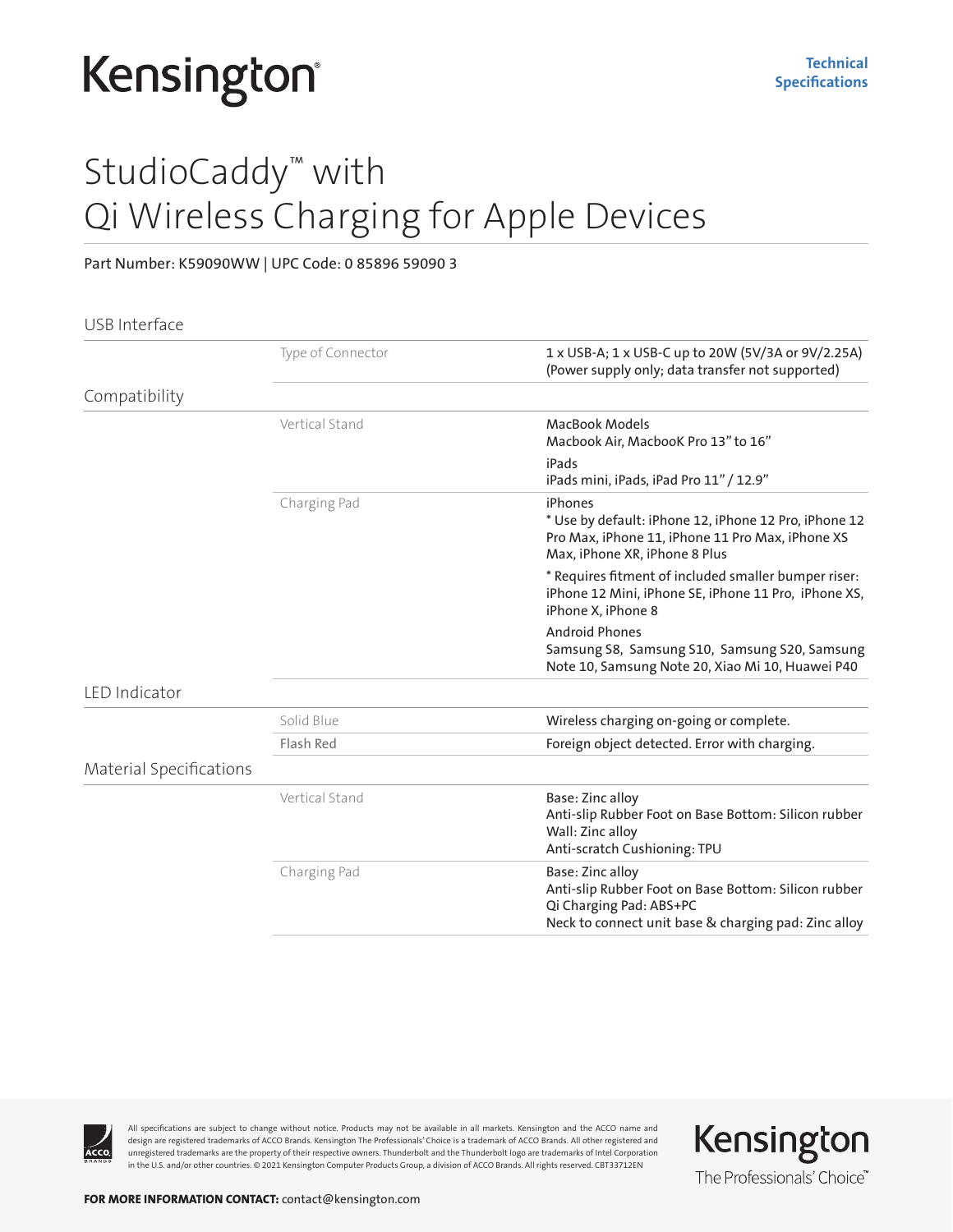## StudioCaddy™ with Qi Wireless Charging for Apple Devices

### Part Number: K59090WW | UPC Code: 0 85896 59090 3

#### Product Dimensions (Overall: with Vertical Stand & Charging Pad attached)

|                                     | Unit Dimensions             | Width: 206.2mm (8.12")<br>Depth: 151.8mm (5.98")<br>Height: 136.2mm (5.36")                                                                                                                                                                                                                                                                                                                    |
|-------------------------------------|-----------------------------|------------------------------------------------------------------------------------------------------------------------------------------------------------------------------------------------------------------------------------------------------------------------------------------------------------------------------------------------------------------------------------------------|
|                                     | Unit Weight                 | 1500g (3.3lbs)                                                                                                                                                                                                                                                                                                                                                                                 |
|                                     | Enclosure Colour & Material | Zinc Alloy (Apple Silver), Fabric (Cool Grey),<br>Plastic (Cool Grey), TPU (Cool Grey),<br>Silicon Rubber (Cool Grey)                                                                                                                                                                                                                                                                          |
|                                     | Desktop Footprint           | 29900.6mm <sup>2</sup> (46.35in <sup>2</sup> )                                                                                                                                                                                                                                                                                                                                                 |
| Product Dimensions (Vertical Stand) |                             |                                                                                                                                                                                                                                                                                                                                                                                                |
|                                     | Unit Dimensions             | Width: 206.2mm (8.12")<br>Depth: 84.2mm (3.31")<br>Height: 66.4mm (2.61")                                                                                                                                                                                                                                                                                                                      |
|                                     | Unit Weight                 | 930g (2.05lbs)                                                                                                                                                                                                                                                                                                                                                                                 |
|                                     | Enclosure Colour & Material | Zinc Alloy (Apple Silver), TPU, Silicon Rubber                                                                                                                                                                                                                                                                                                                                                 |
|                                     | Desktop Footprint           | $16587.4$ mm <sup>2</sup> (25.71in <sup>2</sup> )                                                                                                                                                                                                                                                                                                                                              |
| Product Dimensions (Charging Stand) |                             |                                                                                                                                                                                                                                                                                                                                                                                                |
|                                     | Unit Dimensions             | Width: 197.0mm (7.76")<br>Depth: 69.2mm (2.72")<br>Height: 136.2mm (5.73")                                                                                                                                                                                                                                                                                                                     |
|                                     | Unit Weight                 | 570g (1.26lbs)                                                                                                                                                                                                                                                                                                                                                                                 |
|                                     | Enclosure Colour & Material | Zinc Alloy (Apple Silver), Fabric (Cool Grey),<br>Plastic - ABS + PC (Cool Grey)                                                                                                                                                                                                                                                                                                               |
|                                     | Desktop Footprint           | 13632.4mm <sup>2</sup> (21.13in <sup>2</sup> )                                                                                                                                                                                                                                                                                                                                                 |
| Packaging Dimensions                |                             |                                                                                                                                                                                                                                                                                                                                                                                                |
|                                     | Packaging Style             | <b>Retail Box</b>                                                                                                                                                                                                                                                                                                                                                                              |
|                                     | Packaging Dimensions        | 201 x 150 x 91mm (7.91 x 5.90 x 3.58")                                                                                                                                                                                                                                                                                                                                                         |
|                                     | Packaging Weight            | 1556g (3.43lbs)                                                                                                                                                                                                                                                                                                                                                                                |
|                                     | Packaging Content           | 1 x StudioCaddy (including 1 x vertical stand and 1 x<br>charging pad with 2 x Qi wireless chargers, 1 x USB-A<br>charging port & 1 x USB-C charging port)<br>1 x Power Supply Unit<br>4 x Power Plugs for Different Regions<br>1 x Bumper Riser to Support Smaller Size iPhone<br>models<br>1 x Clip for Bumper Riser Storage<br>1 x User Manual<br>1 x Compliance Sheet<br>1 x Warranty Card |
|                                     | Master Carton               | 4 pcs                                                                                                                                                                                                                                                                                                                                                                                          |